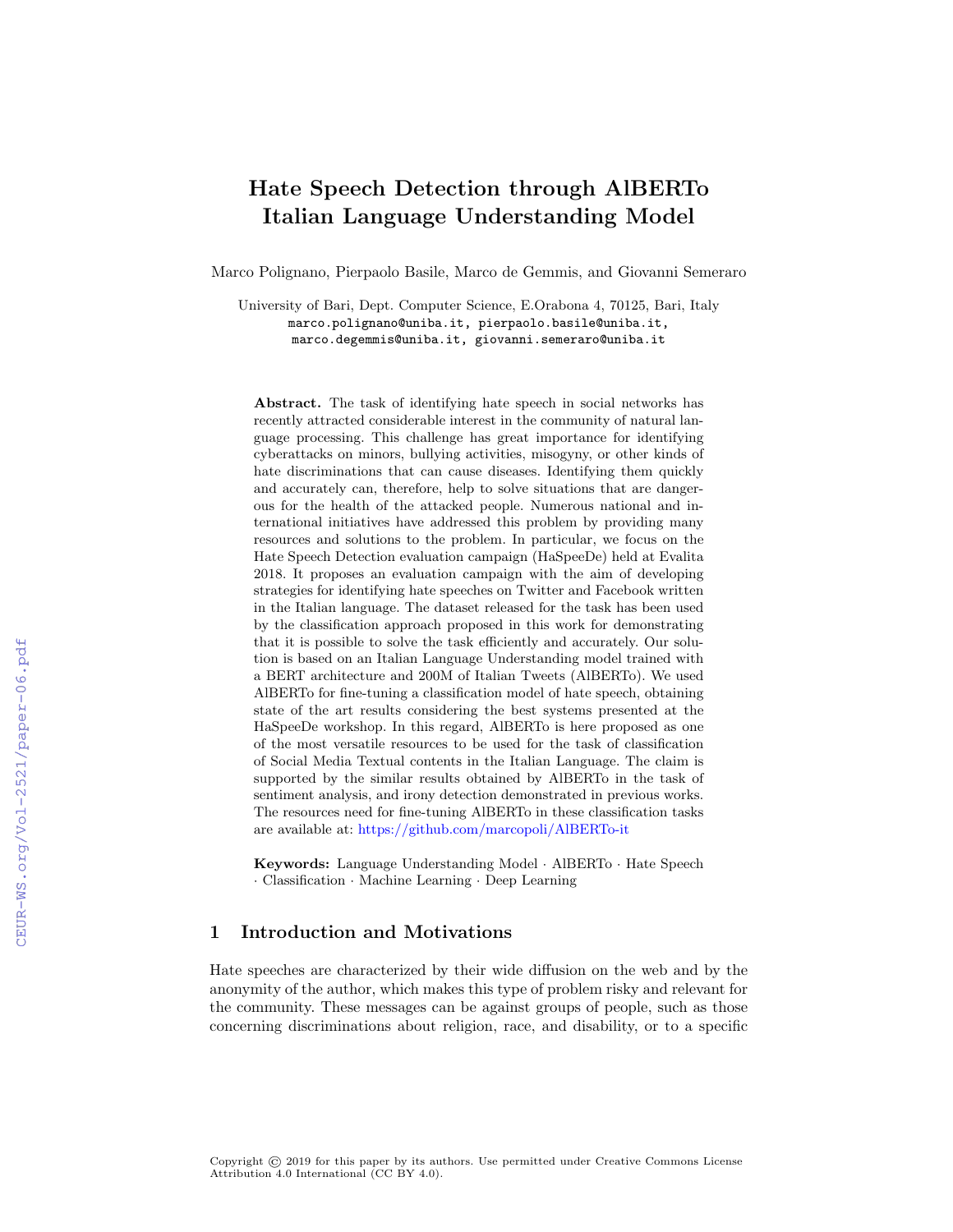person. In addition, hate messages are characterized by different facets that are very different from each other and which give rise to a wide and varied problem. The interpretation of a message as hate or not is subject to a strong cultural and social influence by making the same message hatefully for some subjects (e.g. them from a specific country) and not hatefully for others. Hate Speech (HS) is, consequently, a multi-faceted problem with strong cultural and social intersections. The lexicon used in that messages is difficult to be found in a standard dictionary and with many lexical variations making approaches of classification based only on dictionaries unsuccessful. Therefore, the automatic identification of hate messages is often a complex and intrinsically multidisciplinary task, including the research areas of natural language processing (NLP), psychology, law, social sciences, and many more. The hate speech detection is a challenging task that gains hight interest by private industries and public institutions to be able to remove potentially illegal contents quickly from the Web and to reduce the connected risk to remove legal content unjustly. This has made it interesting for us to apply an innovative classification model based on a language understanding model for the Italian language (AlBERTo [\[29\]](#page-12-0).) to obtain promising results for the task.

The classification model of this work is part of a wider national project, "Contro l'odio"[1](#page-1-0) , that aims to monitor, classify and summarize in statistics the hate messages in Italian identified via Twitter. "Contro l'odio" is a project for countering and preventing racist discrimination and HS in Italy, in particular focused against immigrants. On the one hand, the project follows and extends the research outcomes emerged from the 'Italian Hate Map project' [\[23\]](#page-11-0), whose goal was to identify the most-at-risk areas of the Italian country, that is to say, the areas where the users more frequently publish hate speech, by exploiting semantic analysis and opinion mining techniques. On the other hand, "Contro l'odio" benefits from the availability of annotated corpora for sentiment analysis, hate speech detection and related phenomena such as aggressiveness and offensiveness, to be used for training and tuning the HS detection tools [\[31,](#page-12-1)[27\]](#page-12-2). The project brings together the competences and active participation of civil society organizations  $A_{\text{cm}}$  and  $V_{\text{ox}}$ <sup>[3](#page-1-2)</sup>, and two academic research groups, respectively from the University of Bari and Turin.

# 2 Related Work

The interest of the scientific community in the task of identifying hate speech and related phenomena such as misogyny, cyberbullying, and abusive language has been growing since 2016. Events such as HatEval 2019 [\[3\]](#page-10-0), AMI at IberEval 2018 [\[15\]](#page-11-1), HaSpeeDe 2018 [\[9\]](#page-10-1) and AIM 2018 [\[16\]](#page-11-2) at EVALITA 2018 have contributed to the emergence of a strong community of reference, methods, resources and tools to address this complex task. For what concerns Italian a few resources

<span id="page-1-0"></span><sup>1</sup> <https://controlodio.it/>

<span id="page-1-1"></span> $^2$  <http://acmos.net/>

<span id="page-1-2"></span> $3$  <http://www.voxdiritti.it/>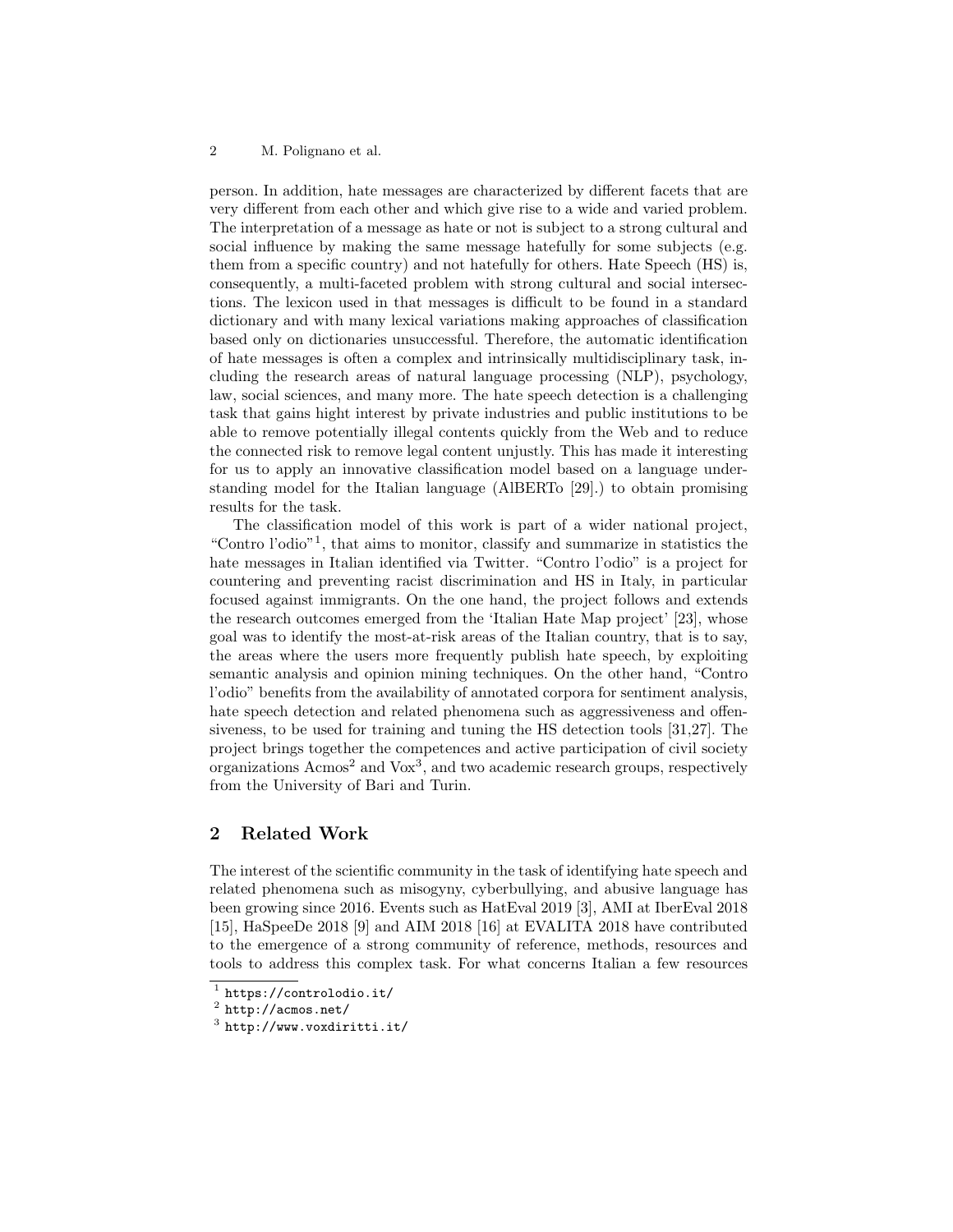have been recently developed drawn from Twitter [\[31](#page-12-1)[,27\]](#page-12-2) and Facebook [\[13\]](#page-11-3), where the annotation of hateful contents also extends the simple markup of HS. A multilingual lexicon of hate words has also been developed  $[5]$  called Hurtlex<sup>[4](#page-2-0)</sup>. It is divided into 17 categories such as homophobic slurs, ethnic slurs, genitalia, cognitive and physical disabilities, animals, and more.

A recent survey of state of the art approaches for hate speech detection is provided by Schmidt et al. [\[33\]](#page-12-3). The most common systems of speech detection are based on algorithms of text classification that use a representation of contents based on "surface features" such as them available in a bag of words (BOW) [\[11](#page-10-3)[,37](#page-12-4)[,36,](#page-12-5)[34\]](#page-12-6). A solution based on BOW is efficient and accurate, especially when n-grams have been extended with semantic aspects derived by the analysis of the text. [\[11\]](#page-10-3) describe an increase of the classification performances when features such as the number of URLs, punctuations and not English words are added to the vectorial representation of the sentence. [\[35\]](#page-12-7) proposed, instead, to add as a feature the number of positive, negative, and neutral words found in the sentence. This idea demonstrated that the polarity of sentences positively supports the classification task. These approaches suffer from the lack of generalization of words contained into the bag of words, especially when it is created through a limited training set. In particular, terms found in the test sentences are often missing in the bag. More recent works have proposed word embeddings [\[19\]](#page-11-4) as a possible distributional representation able to overcome this problem. This representation has the advantage to transform semantically similar words into a similar numerical vector (e.g. Word2Vec). Word embeddings are consequently used by classification strategies such as Support Vector Machine and recently by deep learning approaches such as deep recurrent neural networks [\[20\]](#page-11-5).

Limits of such technologies as Word2Vec [\[22\]](#page-11-6), Glove [\[25\]](#page-11-7), and FastText [\[8\]](#page-10-4) fall into the lack of use of context of terms when such representation is built (contextfree). This means that each term has only a single wordembedding representation in the distribution space, and different concepts related to the same term are not represented. New strategies such as ELMO [\[26\]](#page-12-8), GPT/GPT-2 [\[30\]](#page-12-9), and BERT [\[14\]](#page-11-8) overcome this limit by learning a language understanding model for a contextual and task-independent representation of terms. In particular, these models are trained to predict the totality or a span of the starting sentence. This allows obtaining a model able to predict, from a specific context (often both previous and subsequent), the most probable word from its vocabulary. Recently, several articles have demonstrated the effectiveness of this technique in almost all NLP tasks in the English language, and recently, some multilingual models have been distributed. This entails significant limitations related to the type of language learned (related to the document style) and the limit of vocabulary extracted. These reasons have led us to create the equivalent of the BERT model for the Italian language and specifically on the language style used on social networks: alBERTo [\[29\]](#page-12-0).

<span id="page-2-0"></span> $^4$  <http://hatespeech.di.unito.it/resources.html>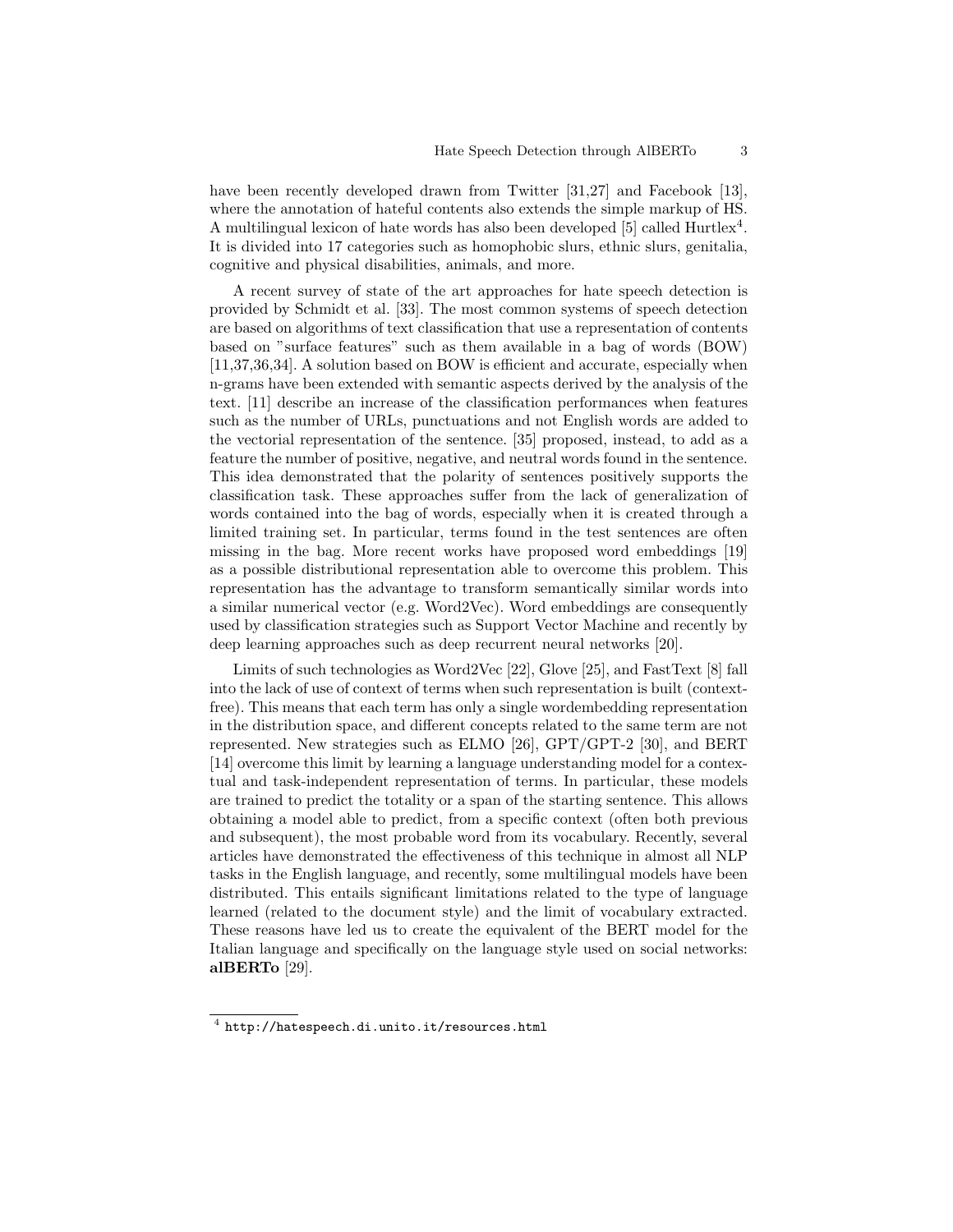The classifier proposed in this work about HS is based on AlBERTo, demonstrating that its fine-tuned version is suitable for the task and it obtains better results than them presented ad HaSpeeDe 2018 evaluation campaign.

# 3 AlBERTo-HS classification model

The aim of this work is to create a classification model able to accurately classify HS contents written in the Italian Language on Social Network such as Facebook and Twitter. The analysis of state of the art shown that the main strategies for facing these challenges, on the English language, are currently based on a pre-trained language understanding models. Them, even in their multilingual version, are not suitable for an use with data completely in a single language and with a writing style different from that of books and encyclopedic descriptions. It is well known that the language used on social networks is different from the formal one as consequence of the presence of mentions, uncommon terms, links, and hashtags that are not present elsewhere. AlBERTo [\[29\]](#page-12-0) wants to be the first Italian language understanding model to represent a style of writing of social networks, Twitter in particular, written in Italian. The fine-tuned classification model proposed in this work is based AlBERTo derived by the software code distributed through GitHub by Devlin et al.  $[14]$ <sup>[5](#page-3-0)</sup> under the concession of Google. It has been suitably modified to be learned without consequences on text spans containing typical social media characters including emojis.

The core deep learning structure of BERT and AlBERTo is a  $12x$  Transformer Encoder, where for each input, a percentage of terms is hidden and then predicted for optimizing network weights in back-propagation. This strategy of learning is commonly named "masked learning". In AlBERTo we implement only the "masked learning" strategy, excluding the one based on "next following sentence". This is a crucial aspect to be aware of because, in the case of tweets, we do not have cognition of a flow of tweets as it happens in a dialog. For this reason, we are sure enough that our AlBERTo is not suitable for the task of question answering where this property is essential to have been learned by the model. On the contrary, it is good enough to be used in tasks of classification and predictions. In order to tailor the tweet text to BERT's input structure, it has been necessary to carry out pre-processing operations. More specifically, using Python as the programming language, two libraries were mainly adopted: Ekphrasis [\[6\]](#page-10-5) and SentencePiece <sup>[6](#page-3-1)</sup> [\[18\]](#page-11-9). Ekphrasis is a famous tool for performing an NLP pipeline on text extracted from Twitter. It has been used for:

- Normalizing URL, emails, mentions, percents, money, time, date, phone numbers, numbers, emoticons;
- Tag and unpack hashtags.

The normalization phase consists in replacing the term with a fixed one in the style of  $\langle$  [entity type]  $\rangle$ . The tagging phase consists of annotating hashtags

<span id="page-3-0"></span><sup>5</sup> <https://github.com/google-research/bert/>

<span id="page-3-1"></span> $6 \text{ https://github.com/google/sentence}$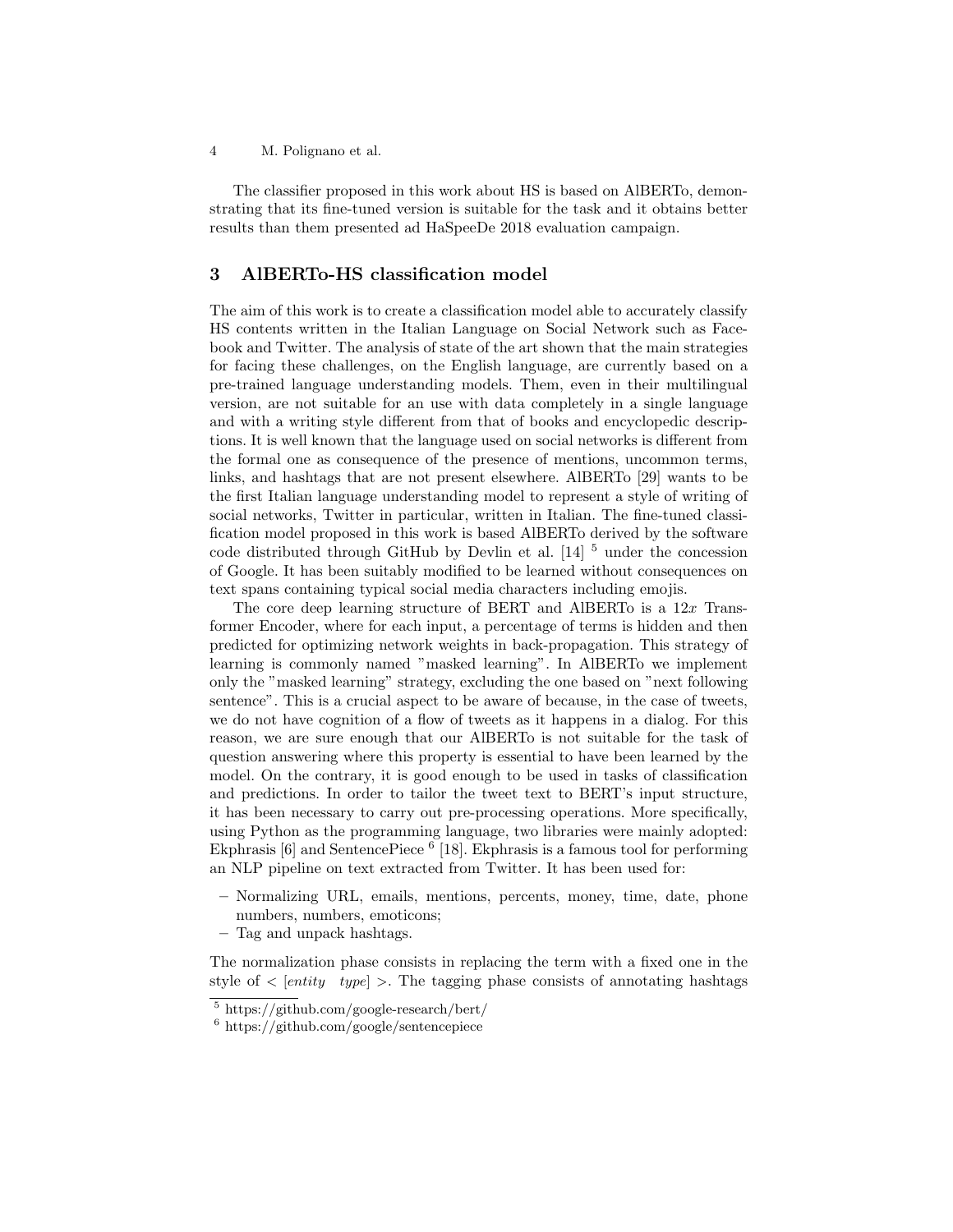by two tags  $\langle$  hashtag  $\rangle$  ...  $\langle$  hashtag  $\rangle$  representing its beginning and end in the sentence. Whenever possible, the hashtag has been unpacked into known words. For making the text clean and easily readable by the network, it has been returned to its lowercase form and all characters except emojis, !, ? and accented characters have been deleted.

SentencePiece is a segmentation algorithm used for learning in an unsupervised and language independent way the best strategy for splitting text into terms for language models. It can process till 50k sentences per seconds and to generate an extensive vocabulary. It includes in it the most common terms in the training set and the subwords which occur in the middle of words, annotating them with  $'##'$  in order to be able to encode also slang, incomplete or uncommon words. SentencePiece produced also a tokenizer used for generating a list of tokens for each tweet lately processed by the BERT "create\_pretraining\_data.py" module. The dataset used for the learning phase of AlBERTo is TWITA [\[4\]](#page-10-6) a huge corpus of Tweets in the Italian language collected from February 2012 to September 2015 from Twitter official streaming API. In our configuration, we randomly selected 200.000.000 of Tweets removing re-tweets , and processing them with the pipeline of pre-processing previously described. The AlBERTo classification model is the basis for any single-label or multi-label classification task. For the specific task of content classification of Hate speech, we will carry out a subsequent phase of fine-tuning and adaptation of the model to domainspecific data. This allows us to obtain a classifier that exploits the language knowledge obtained during the learning phase on the generic data and the specific domain characteristics learned during the fine-tuning phase. The fine-tuning phase is configured as a new training of AlBERTo with a number of epochs sufficiently small not to overfit the model on the new data provided (usually from 3 to 15 epochs). This process allows us to vary the weights of the last layers of the model in order to predict correctly the content provided in the testing phase. We named the fine-tuned version of AlBERTo for Hate Speech as AlBERTo-HS.

#### 4 Evaluation

In order to evaluate Alberto-HS with contents produced by real users on social networks, written in the Italian language, we decided to use the data released for the evaluation campaign HaSpeeDe [\[9\]](#page-10-1) at EVALITA 2018. This choice was made considering that most of the available state of the art datasets are in English or focused only on data collected from a single social media site such as Facebook, Twitter, and others. The HaSpeeDe evaluation campaign was carried out by dividing the problem into four different tasks:

- HaSpeeDe-FB: where the goal is to train the model and predict if the contents are HS on data extracted from Facebook;
- HaSpeeDe-TW: where the goal is to train the model and predict if the contents are of HS on data extracted from Twitter;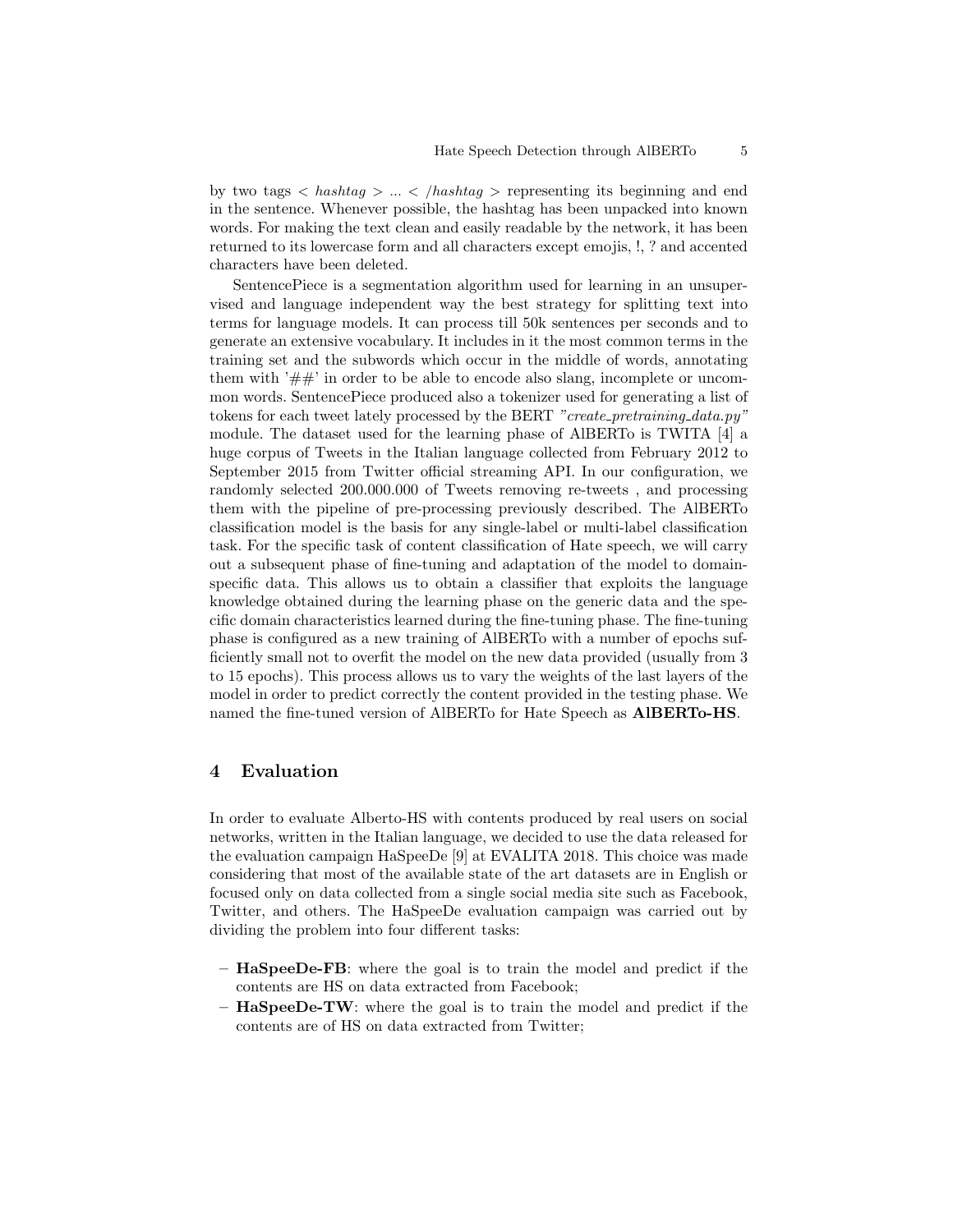- 6 M. Polignano et al.
- Cross-HaSpeeDe FB: where the goal is to train the model on data collected from Facebook and predict if the contents are of HS on data extracted from Twitter;
- $-$  Cross-HaSpeeDe\_TW: where the goal is to train the model on data collected from Twitter and predict if the contents are of HS on data extracted from Facebook;

It is interesting to note that in the first two tasks, the model must be able to classify data coming from the same information source as the training phase. Unlike the two "Cross" tasks, the data to be classified are different from those used for the test, making the task of the classifier more challenging due to the differences in writing styles of the two platforms. In fact, not only are twitter data shorter, containing mentions, hashtags, and retweets, but overall, they are also less HS than Facebook data (only 32% compared to 68% for Facebook).

#### 4.1 Dataset and Metrics

Facebook dataset is collected from public pages on Facebook about newspapers, public figures, artists and groups on heterogeneous topics. More than 17,000 comments were collected from 99 posts and subsequently annotated by 5 bachelor students. The final dataset released consists of 3000 training phrases (1618 not HS, 1382 HS) and 1000 test phrases (323 not HS, 677 HS).

Twitter dataset is part of the Hate Speech Monitoring program, coordinated by the Computer Science Department of the University of Turin with the aim at detecting, analyzing and countering HS with an inter-disciplinary approach [\[10\]](#page-10-7). Data were collected using keywords related to the concepts of immigrants, Muslims and Rome. Data are annotated partly by experts and partly by Figure Eight contributors. Also for this dataset 3000 training tweets were released (2028 not HS and 972 HS) and 1000 test tweets (676 not HS and 324 HS).

The evaluation metrics used in HaSpeeDe campaign are the Precision, Recall and F1-measure classics. Since the two classes (HS and not HS) are unbalanced within the datasets, the F1 metric has been calculated separately on the two classes and then macro-averaged.

#### 4.2 AlBERTo-HS fine-tuning

We fine-tuned AlBERTo two different times, in order to obtain one classifier for each different dataset available as a training set. In particular, we created one classifier for the HaSpeeDe-FB and the Cross-HaSpeeDe FB tasks using Facebook training data and one for the HaSpeeDe-TW and the Cross-HaSpeeDe TW using the Twitter training set. The fine-tuning learning phase has been run for 15 epochs, using a learning rate of 2e-5 with 1000 steps per loops on batches of 512 examples. The fine-tuning process was last  $\sim$  4 minutes every time.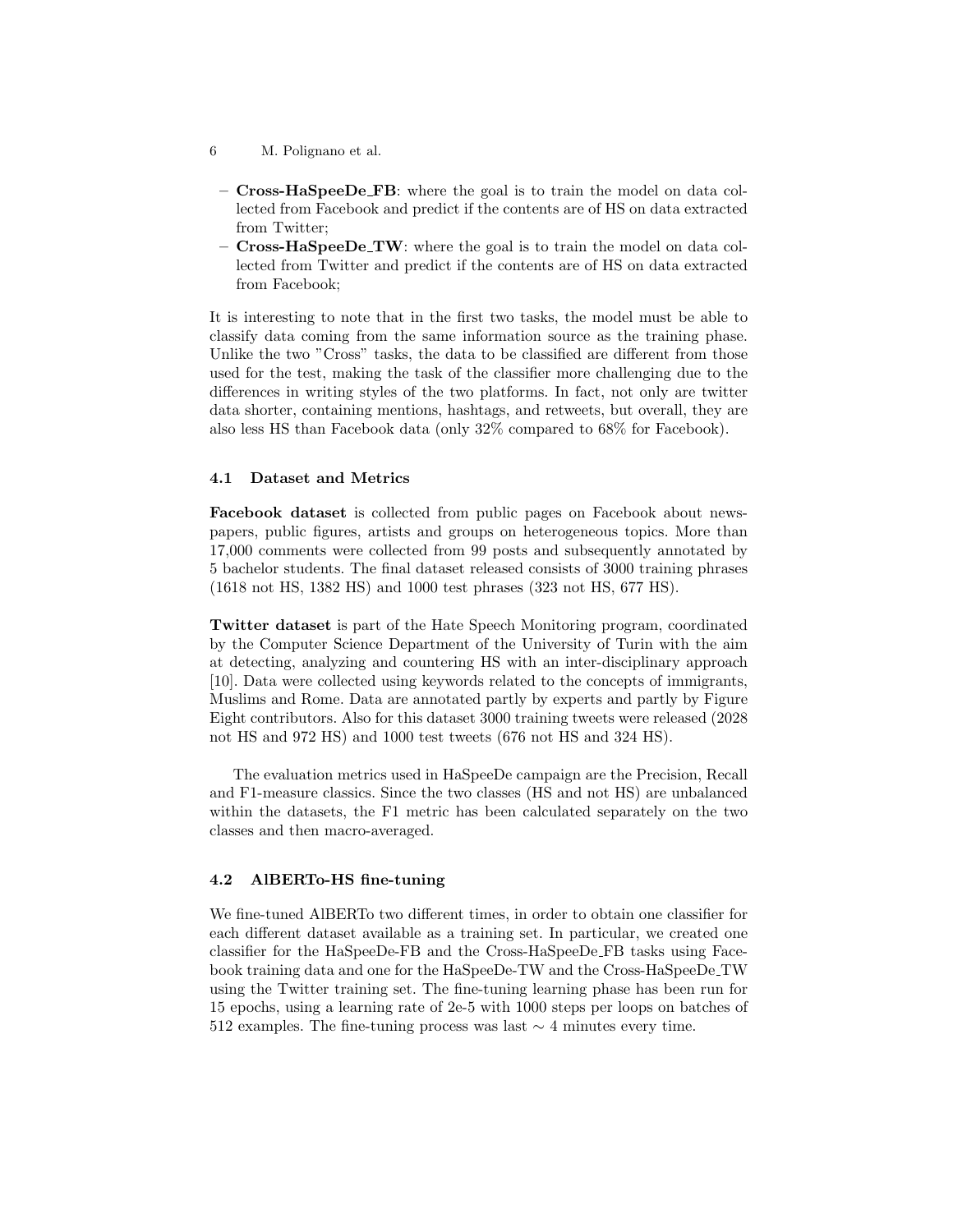#### 4.3 Systems and baseline

HaSpeeDe has received strong participation from the scientific community and therefore a large number of solutions to the task have been proposed [\[9\]](#page-10-1).

GRCP [\[24\]](#page-11-10) The authors developed a Bi-LSTM Deep Neural Network with an Attention-based mechanism that allows to estimate the importance of each word; the weight vector is then used with another LSTM model to classify the text.

HanSEL [\[28\]](#page-12-10) The system proposed is based on an ensemble of three classification strategies (Support Vector Machine with RBF kernel, Random Forest and Deep Multilayer Perceptron), mediated by a majority vote algorithm. The social media text is represented as a concatenation of word2vec vectors and a TF-IDF bag of words.

InriaFBK [\[21\]](#page-11-11) The authors implemented three different classifier models: RNN, n-gram based and linear SVC.

ItaliaNLP [\[12\]](#page-11-12) Participants used a newly-introduced model based on a 2 layer BiLSTM which exploits multi-task learning with additional data from the 2016 SENTIPOLC task [\[2\]](#page-10-8).

Perugia [\[32\]](#page-12-11) The participants' system uses a document classifier based on a SVM algorithm. The features used by the system are a combination of FastText word embeddings and other 20 syntactical features extracted from the text.

RuG [\[1\]](#page-10-9) The authors proposed two different classifiers: a SVM based on linear kernel and an ensemble system composed of an SVM and a CNN combined by a logistic regression meta-classifier.

sbMMMP The authors tested two different systems. The first one is based on an ensemble of CNNs, whose outputs are then used as features by a metaclassifier for the final prediction. The second system uses a combination of CNN and a GRU.

StopPropagHate [\[17\]](#page-11-13) The authors use a classifier based on RNN with a binary cross-entropy as loss function. In their system, each input word is represented by a 10000-dimensional vector which is a one-hot encoding vector.

VulpeculaTeam [\[7\]](#page-10-10) According to the description provided by participants, a neural network with three hidden layers was used, with word embeddings trained on a set of previously extracted Facebook comments.

For all tasks, the baseline score has been computed as the performance of a classifier based on the most frequent class.

#### 4.4 Discussion of results

The evaluation of the results obtained by the AlBERTo-HS classifier proposed in this work was carried out using the official evaluation script released at the end of the campaign [7](#page-6-0) . Consequently, all the results obtained are replicable and comparable with those present in the final ranking of HaSpeeDe.

<span id="page-6-0"></span><sup>7</sup> http://www.di.unito.it/ tutreeb/haspeede-evalita18/data.html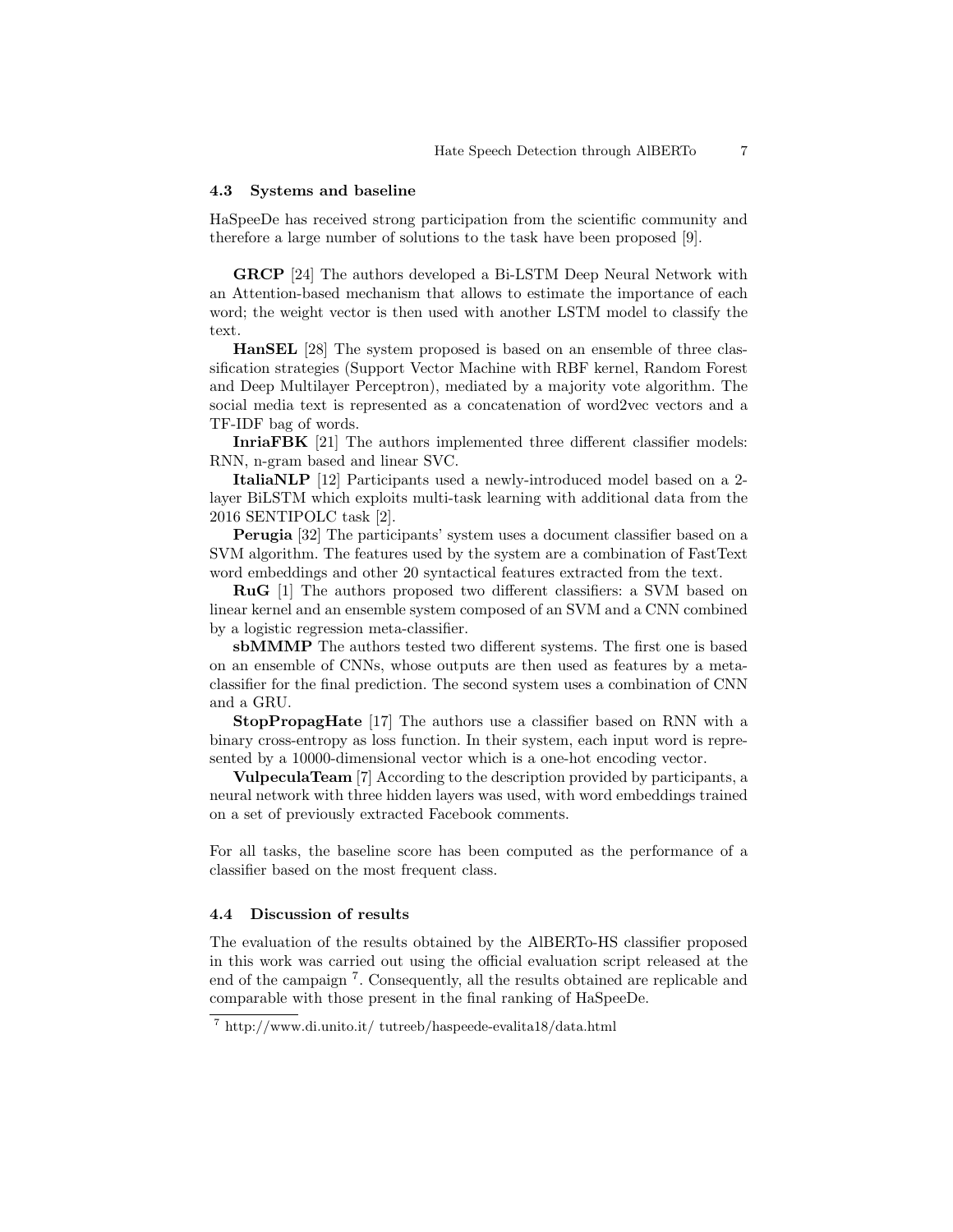<span id="page-7-0"></span>

| Table 1. Results of the HaSpeeDe-FB task |  |  |  |  |  |  |  |  |
|------------------------------------------|--|--|--|--|--|--|--|--|
|------------------------------------------|--|--|--|--|--|--|--|--|

|                              |        | <b>NOT HS</b> |                      |          | $_{\rm HS}$   |          |                                                                     |
|------------------------------|--------|---------------|----------------------|----------|---------------|----------|---------------------------------------------------------------------|
|                              |        |               |                      |          |               |          | Precision Recall F-score Precision Recall F-score Macro-Avg F-score |
| most_freq                    |        |               |                      |          |               |          | 0.2441                                                              |
| $A$ <sub>IBERTo</sub> - $HS$ | 0.8603 |               | $0.7058$ 0.7755      | 0.8707   | 0.9453 0.9065 |          | 0.8410                                                              |
| ItaliaNLP 2                  | 0.8111 |               | $0.7182$ 0.7619      | 0.8725   | 0.9202        | 0.8957   | 0.8288                                                              |
| InriaFBK 1                   | 0.7628 |               | $0.6873$ 0.7231      | 0.8575   | 0.898         | 0.8773   | 0.8002                                                              |
| Perugia 2                    | 0.7245 |               | $0.6842 \mid 0.7038$ | 0.8532   | 0.8759        | 0.8644   | 0.7841                                                              |
| RuG 1                        | 0.699  |               | 0.6904 0.6947        | 0.8531   | 0.8581        | 0.8556   | 0.7751                                                              |
| HanSEL                       | 0.6981 |               | $0.6873$ 0.6926      | 0.8519   | 0.8581        | 0.855    | 0.7738                                                              |
| VulpeculaTeam                | 0.6279 |               | $0.7523 \mid 0.6845$ | 0.8694   | 0.7872        | 0.8263   | 0.7554                                                              |
| RuG <sub>2</sub>             | 0.6829 |               | $0.6068$ 0.6426      | 0.8218   | 0.8655        | 0.8431   | 0.7428                                                              |
| $ {\rm GRCP} \rangle$ 2      | 0.6758 |               | $0.5294$ 0.5937      | 0.7965   | 0.8788        | 0.8356   | 0.7147                                                              |
| StopPropagHate 2             | 0.4923 |               | $0.6965 \mid 0.5769$ | 0.8195   | 0.6573        | 0.7295   | 0.6532                                                              |
| Perugia 1                    | 0.3209 |               | $0.9907$ 0.4848      | $\Omega$ | $\Omega$      | $\Omega$ | 0.2424                                                              |

<span id="page-7-1"></span>Table 2. Results of the HaSpeeDe-TW task

|                  | NOT HS |        |                     |        | $_{\rm HS}$ |                      |                                                                            |
|------------------|--------|--------|---------------------|--------|-------------|----------------------|----------------------------------------------------------------------------|
|                  |        |        |                     |        |             |                      | Precision Recall F-score Precision Recall F-score <b>Macro-Avg F-score</b> |
| most_freq        |        |        |                     |        |             |                      | 0.4033                                                                     |
| AIBERTo-HS       | 0.8746 |        | 0.8668 0.8707       | 0.7272 |             | $0.7407$ $0.7339$    | 0.8023                                                                     |
| ItaliaNLP 2      | 0.8772 |        | 0.8565 0.8667       | 0.7147 | 0.75        | 0.7319               | 0.7993                                                                     |
| $RuG_1$          | 0.8577 |        | $0.8831$ $0.8702$   | 0.7401 |             | $0.6944 \, 0.7165$   | 0.7934                                                                     |
| InriaFBK 2       | 0.8421 |        | $0.8994$ 0.8698     | 0.7553 |             | 0.6481 0.6976        | 0.7837                                                                     |
| sbMMMP           | 0.8609 | 0.852  | 0.8565              | 0.6978 | 0.7129      | 0.7053               | 0.7809                                                                     |
| VulpeculaTeam    | 0.8461 |        | 0.8786 0.8621       | 0.7248 |             | $0.6666$ 0.6945      | 0.7783                                                                     |
| Perugia 2        | 0.8452 |        | $0.8727$ 0.8588     | 0.7152 | 0.6666      | 0.69                 | 0.7744                                                                     |
| StopPropagHate 2 | 0.8628 |        | 0.7721 0.8149       | 0.6101 |             | $0.7438 \mid 0.6703$ | 0.7426                                                                     |
| GRCP 1           | 0.7639 | 0.8713 | 0.814               | 0.62   |             | $0.4382 \mid 0.5135$ | 0.6638                                                                     |
| HanSEL           | 0.7541 |        | $ 0.8801 $ $0.8122$ | 0.6161 |             | $0.4012$ 0.4859      | 0.6491                                                                     |

Table 3. Results of the Cross-HaSpeeDe FB task

|                |        | NOT HS |               |        | $\overline{\text{HS}}$ |                      |                                                                            |
|----------------|--------|--------|---------------|--------|------------------------|----------------------|----------------------------------------------------------------------------|
|                |        |        |               |        |                        |                      | Precision Recall F-score Precision Recall F-score <b>Macro-Avg F-score</b> |
| most_freq      |        |        |               |        |                        |                      | 0.4033                                                                     |
| InriaFBK 2     | 0.8183 | 0.6597 | 0.7305        | 0.4945 |                        | $0.6944 \, 0.5776$   | 0.6541                                                                     |
| VulpeculaTeam  | 0.8181 | 0.639  | 0.7176        | 0.483  |                        | $0.7037 \mid 0.5728$ | 0.6452                                                                     |
| Perugia 2      | 0.8503 |        | 0.5547 0.6714 | 0.4615 |                        | 0.7962 0.5843        | 0.6279                                                                     |
| ItaliaNLP 1    | 0.9101 | 0.4644 | 0.615         | 0.4473 |                        | 0.9043 0.5985        | 0.6068                                                                     |
| GRCP 2         | 0.7015 | 0.7928 | 0.7444        | 0.4067 |                        | 0.2962 0.3428        | 0.5436                                                                     |
| $RuG_1$        | 0.8318 | 0.4023 | 0.5423        | 0.3997 | 0.8302                 | 0.5396               | 0.5409                                                                     |
| AlBERTo-HS     | 0.8955 | 0.2662 | 0.4104        | 0.3792 | 0.9351                 | 0.5396               | 0.4750                                                                     |
| HanSEL         | 0.7835 | 0.2677 | 0.3991        | 0.3563 |                        | 0.8456 0.5013        | 0.4502                                                                     |
| StopPropagHate | 0.6579 | 0.3727 | 0.4759        | 0.3128 |                        | 0.5956 0.4102        | 0.443                                                                      |

Table 4. Results of the Cross-HaSpeeDe TW task

|                |        | <b>NOT HS</b> |        |        | <b>HS</b> |        |                                                                    |
|----------------|--------|---------------|--------|--------|-----------|--------|--------------------------------------------------------------------|
|                |        |               |        |        |           |        | Precision Recall F1-score Precision Recall F1-score Macro F1-score |
| most_freq      |        |               |        |        |           |        | 0.2441                                                             |
| ItaliaNLP 2    | 0.5393 | 0.7647        | 0.6325 | 0.8597 | 0.6883    | 0.7645 | 0.6985                                                             |
| AlBERTo-HS     | 0.5307 | 0.7492        | 0.6213 | 0.8511 | 0.6838    | 0.7583 | 0.6898                                                             |
| InriaFBK 2     | 0.5368 | 0.6532        | 0.5893 | 0.8154 | 0.7311    | 0.771  | 0.6802                                                             |
| VulpeculaTeam  | 0.453  | 0.7461        | 0.5637 | 0.8247 | 0.5701    | 0.6742 | 0.6189                                                             |
| $RuG_1$        | 0.4375 | 0.6934        | 0.5365 | 0.7971 | 0.5745    | 0.6678 | 0.6021                                                             |
| HanSEL         | 0.3674 | 0.8235        | 0.5081 | 0.7934 | 0.3234    | 0.4596 | 0.4838                                                             |
| Perugia 2      | 0.3716 | 0.9318        | 0.5313 | 0.8842 | 0.2481    | 0.3875 | 0.4594                                                             |
| GRCP 1         | 0.3551 | 0.8575        | 0.5022 | 0.7909 | 0.257     | 0.3879 | 0.4451                                                             |
| StopPropagHate | 0.3606 | 0.9133        | 0.517  | 0.8461 | 0.2274    | 0.3585 | 0.4378                                                             |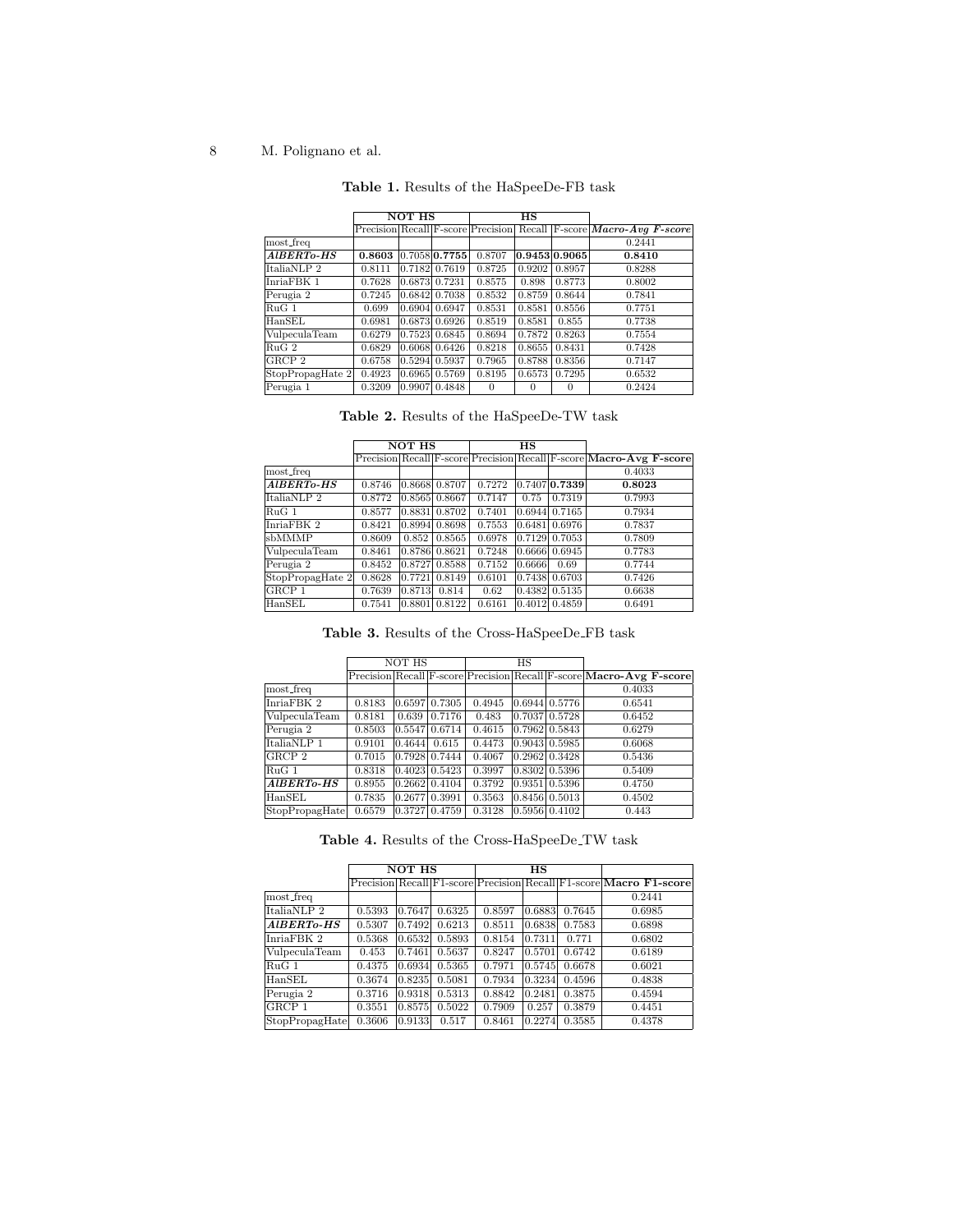From the previous tables of results, it is possible to observe how AlBERTo-HS succeeds in obtaining a state of the art results for two tasks out of four. The differences with other systems proposed in the evaluation campaign are about its simplicity to be applied. A simple fine-tuning phase of AlBERTo on domain data allows us to obtain very encouraging results. It is therefore interesting to note that the entire process of pre-processing and fine-tuning lasts a few minutes, and it can be used for obtaining excellent results for a wide variety of classification tasks. In particular, the model is able to adapt in an excellent way to annotated data (with the risk of overfitting) producing excellent results if used in the same application domain of the tuning phase. This is the case with the results obtained for the HaSpeeDe-FB and HaSpeeDe-TW tasks.

Looking at the results obtained for the classification of data coming from Facebook (Tab. [1\)](#page-7-0), it is possible to observe how the classifier is able to capture the characteristics of the social language through the fine-tuning phase. In particular, it is able to move its learned weights from them obtained parsing the original training language based on Twitter to the one used on Facebook. AlBERTo-HS obtains better performances than those of other participants in the evaluation campaign, with regard to the precision in identifying the posts not hate (0.8603), and the recall of those of hate (0.9453). The high value of recall for hate messages allows us to assume that, on Facebook, they are characterized by specific thematics that make the classification task more inclusive at the cost of accuracy, especially when not explicit hate messages are faced. As an example, the message "Comunque caro Matteo se non si prendono provvedimenti siamo rovinati." is classified as a hate message even if the annotators have considered it to be not a hate message. In this example, it is clear that a basis of hate is present in the ideas of the writer, even if it is not complicated by what he writes. In other cases, words like "severe" have tricked the model into classifying clearly neutral messages like the following as hate messages: "Matteo sei la nostra voce!!! Noi donne non possiamo fare un cavolo! !! Leggi più severe!". Nevertheless, the average F1 score higher than 0.8410, show us that, unlike in Twitter, the use of more characters available for writing allows people to be more verbose and, therefore, more comfortable to identify. Table [2](#page-7-1) shows the results obtained for the classification of tweets. Here the values are not so different from the first in the ranking during the evaluation campaign Haspeede even if the average value of F1 obtained of 0.8023 proves to be the best. This suggests that the presence in the tweets of particular characters and implicitly of hate, the brevity of the latter, and the increase in the number of ironic tweets make the task more complicated than the previous one.

As far as "Cross" classification problems are concerned, the results are not guaranteed. In Tab. 3 it can be observed that the model has not been able to correctly abstract from the domain data, obtaining not very good results for the classification in a different domain. In particular, the model trained on Facebook is able to obtain a score of 0.4750 of F1 on Twitter test data. A similar situation is repeated for the results in Tab. 4 where for the task Cross-HaSpeeDe TW the model is able to generalize slightly better than before but still gets the second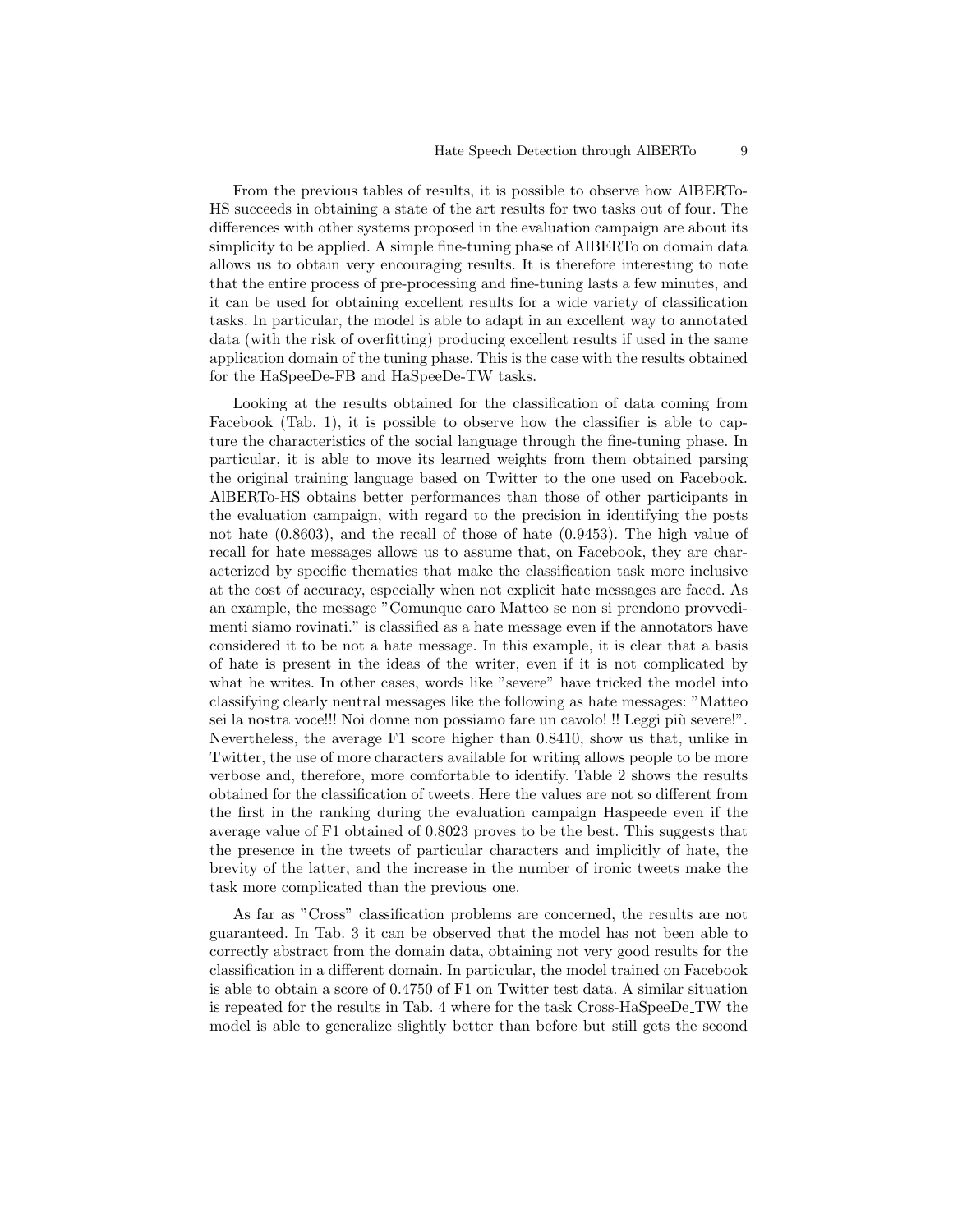place in the ranking. These results confirm the difficulty of the Cross tasks and the drop in performance that is obtained through a transfer-learning strategy like the one adopted here. The great differences in writing styles used on the two social networks do not allow the model to adapt properly to the domain of application if fine-tuned on different stylistic data. So that AlBERTo is not able to grasp those particularities of the language to be used in the classification phase.

In any case, we want to observe how it has been possible to obtain an excellent result of classification by merely carrying out a phase of fine-tuning on the model. To this end, we will consider as future works those of making a further comparison with other language understanding models such as GPT2, XLNet, RoBERTa trained on the Italian language with the aim of verifying if they can be more robust to the changes in the writing style of the text to be classified.

## 5 Conclusion

The problem of hate speech is strongly perceived in online communities because of its repercussions on the quality of life of hate victims. It is therefore of great interest to both public and private organisations to be able to quickly identify and remove hate messages. Numerous national and international initiatives have been carried out in recent years, especially for the English language, leaving the Italian language with few resources to address the problem. In this work we have proposed a simple model of classification obtainable through a quick fine-tuning phase of a wider language understanding model pre-trained on the Italian language (AlBERTo). This model was evaluated on the data released for the HaSpeeDe evaluation campaign held at the EVALITA 2018 workshop. Data containing phrases extracted from Facebbok and Twitter were classified according to four different tasks. The first two involved training the model on data from the same domain as the test data. On the contrary, the last two "Cross" tasks involved a classification on data from a domain different from the training one. The results obtained showed excellent performances when the model is evaluated on data coming from the same distribution of training data. On the contrary, good performances in this transfer learning task are not guaranteed due to the great stylistic differences of the language used on different online platforms such as Facebook and Twitter. Future work will focus on the possibility of learning a model that includes data from different online sources so as to make it more complete and robust to stylistic variations.

# 6 Acknowledgment

This work is funded by project "DECiSION" codice raggruppamento: BQS5153, under the Apulian INNONETWORK programme, Italy.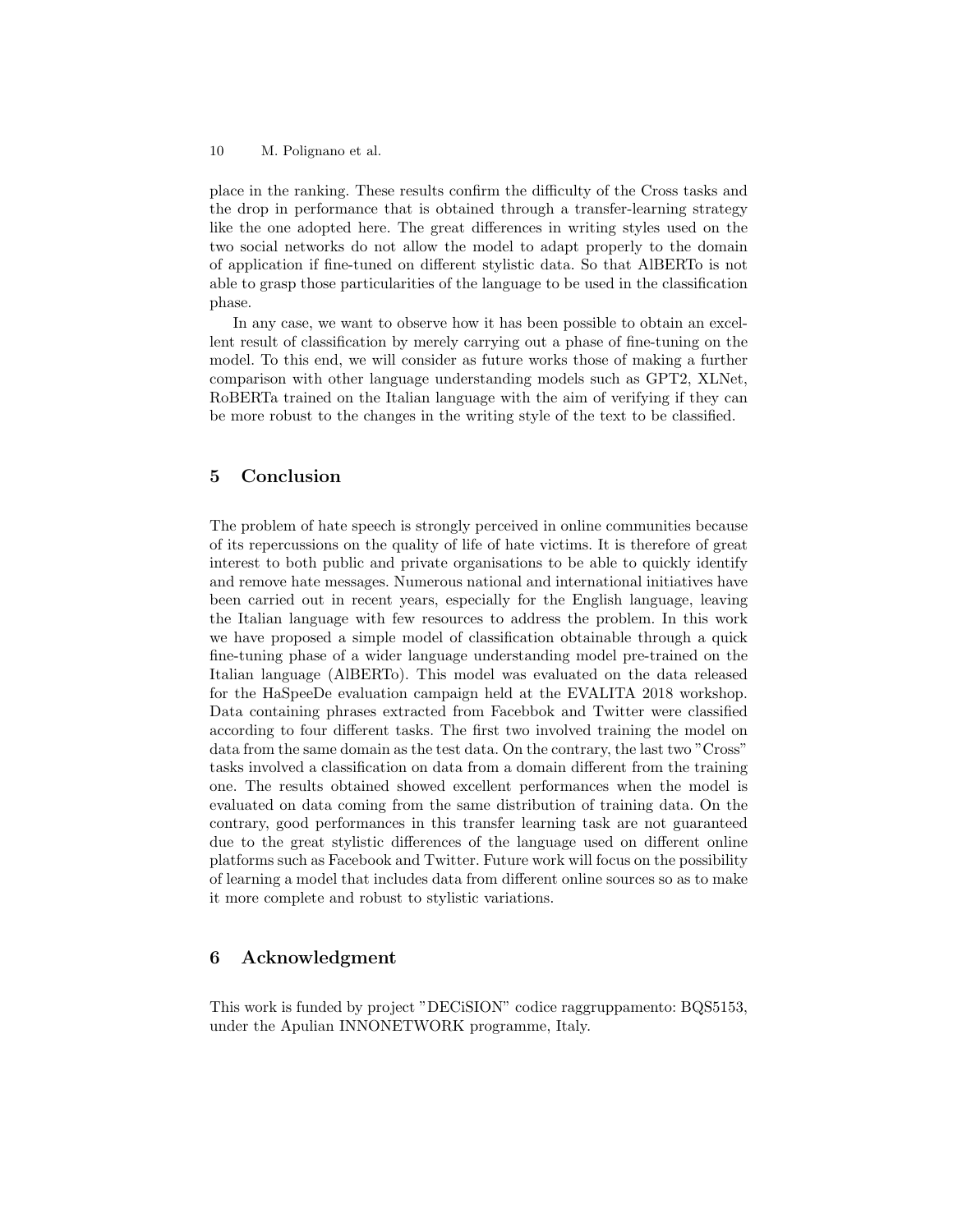### References

- <span id="page-10-9"></span>1. Bai, X., Merenda, F., Zaghi, C., Caselli, T., Nissim, M.: Rug@ evalita 2018: Hate speech detection in italian social media. In: EVALITA@ CLiC-it (2018)
- <span id="page-10-8"></span>2. Barbieri, F., Basile, V., Croce, D., Nissim, M., Novielli, N., Patti, V.: Overview of the evalita 2016 sentiment polarity classification task. In: Proceedings of third Italian conference on computational linguistics (CLiC-it 2016) & fifth evaluation campaign of natural language processing and speech tools for Italian. Final Workshop (EVALITA 2016) (2016)
- <span id="page-10-0"></span>3. Basile, V., Bosco, C., Fersini, E., Nozza, D., Patti, V., Pardo, F.M.R., Rosso, P., Sanguinetti, M.: Semeval-2019 task 5: Multilingual detection of hate speech against immigrants and women in Twitter. In: Proceedings of the 13th International Workshop on Semantic Evaluation. pp. 54–63. Association of Computational Linguistics (2019)
- <span id="page-10-6"></span>4. Basile, V., Lai, M., Sanguinetti, M.: Long-term social media data collection at the university of turin. In: Fifth Italian Conference on Computational Linguistics (CLiC-it 2018). pp. 1–6. CEUR-WS (2018)
- <span id="page-10-2"></span>5. Bassignana, E., Basile, V., Patti, V.: Hurtlex: A multilingual lexicon of words to hurt. In: Proceedings of the Fifth Italian Conference on Computational Linguistics (CLiC-it 2018), Torino, Italy, December 10-12, 2018. CEUR Workshop Proceedings, vol. 2253. CEUR-WS.org (2018), [http://ceur-ws.org/Vol-2253/paper49.](http://ceur-ws.org/Vol-2253/paper49.pdf) [pdf](http://ceur-ws.org/Vol-2253/paper49.pdf)
- <span id="page-10-5"></span>6. Baziotis, C., Pelekis, N., Doulkeridis, C.: Datastories at semeval-2017 task 4: Deep lstm with attention for message-level and topic-based sentiment analysis. In: Proceedings of the 11th International Workshop on Semantic Evaluation (SemEval-2017). pp. 747–754. Association for Computational Linguistics, Vancouver, Canada (August 2017)
- <span id="page-10-10"></span>7. Bianchini, G., Ferri, L., Giorni, T.: Text analysis for hate speech detection in italian messages on twitter and facebook. In: Proceedings of the Sixth Evaluation Campaign of Natural Language Processing and Speech Tools for Italian. Final Workshop (EVALITA 2018) co-located with the Fifth Italian Conference on Computational Linguistics (CLiC-it 2018), Turin, Italy, December 12-13, 2018. (2018), <http://ceur-ws.org/Vol-2263/paper043.pdf>
- <span id="page-10-4"></span>8. Bojanowski, P., Grave, E., Joulin, A., Mikolov, T.: Enriching word vectors with subword information. Transactions of the Association for Computational Linguistics 5, 135–146 (2017)
- <span id="page-10-1"></span>9. Bosco, C., Felice, D., Poletto, F., Sanguinetti, M., Maurizio, T.: Overview of the evalita 2018 hate speech detection task. In: Proceedings of Sixth Evaluation Campaign of Natural Language Processing and Speech Tools for Italian. Final Workshop (EVALITA 2018). vol. 2263, pp. 1–9. CEUR (2018)
- <span id="page-10-7"></span>10. Bosco, C., Viviana, P., Bogetti, M., Conoscenti, M., Ruffo, G., Schifanella, R., Stranisci, M.: Tools and Resources for Detecting Hate and Prejudice Against Immigrants in Social Media. In: Proceedings of First Symposium on Social Interactions in Complex Intelligent Systems (SICIS), AISB Convention 2017, AI and Society (2017)
- <span id="page-10-3"></span>11. Chen, Y., Zhou, Y., Zhu, S., Xu, H.: Detecting offensive language in social media to protect adolescent online safety. In: Privacy, Security, Risk and Trust (PASSAT), 2012 International Conference on and 2012 International Confernece on Social Computing (SocialCom). pp. 71–80. IEEE (2012)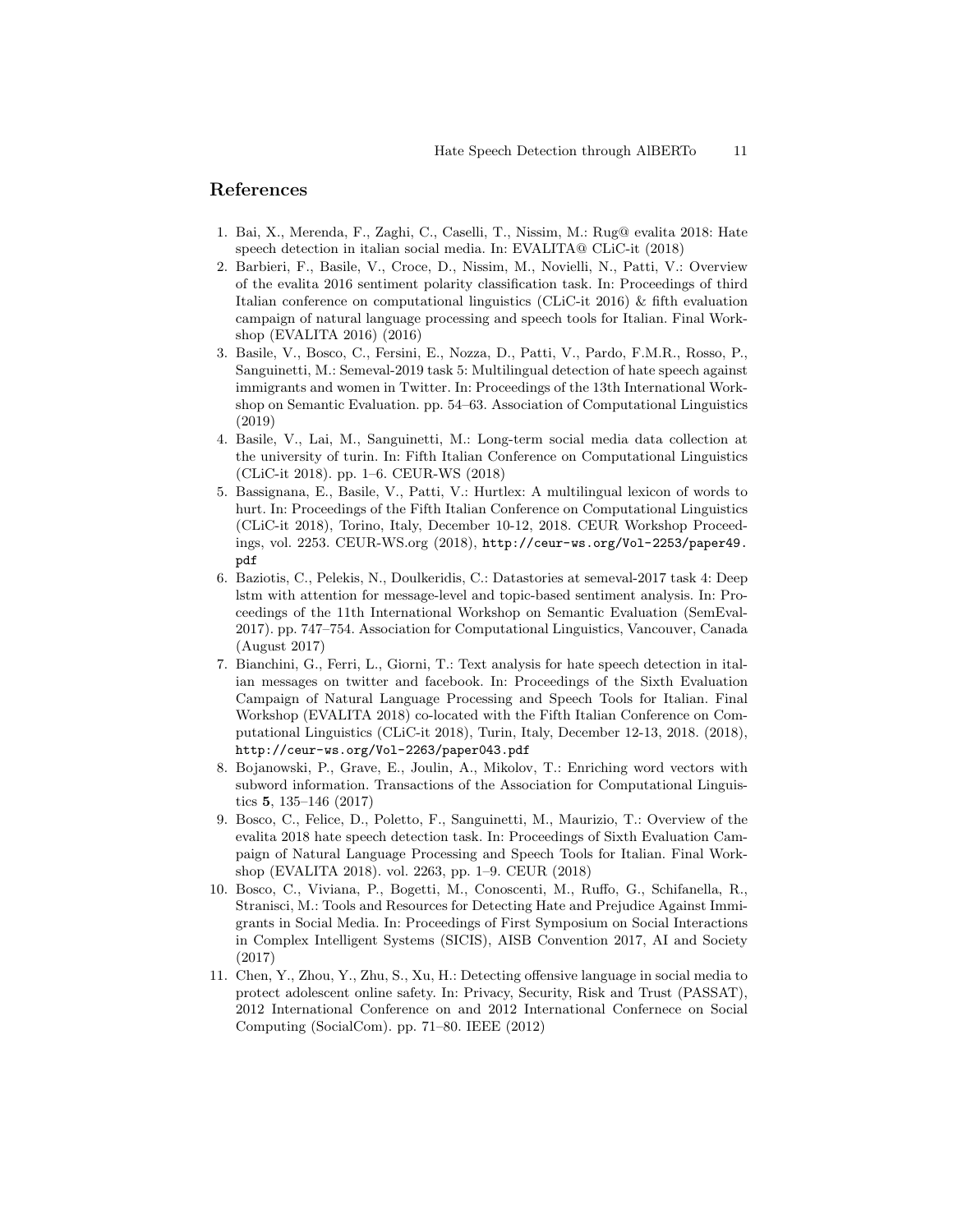- 12 M. Polignano et al.
- <span id="page-11-12"></span>12. Cimino, A., De Mattei, L., Dell'Orletta, F.: Multi-task learning in deep neural networks at evalita 2018. In: EVALITA@ CLiC-it (2018)
- <span id="page-11-3"></span>13. Del Vigna, F., Cimino, A., Dell'Orletta, F., Petrocchi, M., Tesconi, M.: Hate Me, Hate Me Not: Hate Speech Detection on Facebook. In: Proceedings of the First Italian Conference on Cybersecurity (ITASEC17) (2017)
- <span id="page-11-8"></span>14. Devlin, J., Chang, M.W., Lee, K., Toutanova, K.: BERT: Pre-training of deep bidirectional transformers for language understanding. In: Proceedings of the 2019 Conference of the North American Chapter of the Association for Computational Linguistics: Human Language Technologies, Volume 1 (Long and Short Papers). pp. 4171–4186. Association for Computational Linguistics, Minneapolis, Minnesota (Jun 2019), <https://www.aclweb.org/anthology/N19-1423>
- <span id="page-11-1"></span>15. Fersini, E., Nozza, D., Rosso, P.: Overview of the evalita 2018 task on automatic misogyny identification (ami). In: Proceedings of the 6th evaluation campaign of Natural Language Processing and Speech tools for Italian (EVALITA'18), Turin, Italy. CEUR. org (2018)
- <span id="page-11-2"></span>16. Fersini, E., Nozza, D., Rosso, P.: Overview of the evalita 2018 task on automatic misogyny identification (AMI). In: Caselli, T., Novielli, N., Patti, V., Rosso, P. (eds.) Proceedings of the Sixth Evaluation Campaign of Natural Language Processing and Speech Tools for Italian. Final Workshop (EVALITA 2018) co-located with the Fifth Italian Conference on Computational Linguistics (CLiC-it 2018), Turin, Italy, December 12-13, 2018. CEUR Workshop Proceedings, vol. 2263. CEUR-WS.org (2018), <http://ceur-ws.org/Vol-2263/paper009.pdf>
- <span id="page-11-13"></span>17. Fortuna, P., Bonavita, I., Nunes, S.: Merging datasets for hate speech classification in italian. In: Proceedings of the Sixth Evaluation Campaign of Natural Language Processing and Speech Tools for Italian. Final Workshop (EVALITA 2018) co-located with the Fifth Italian Conference on Computational Linguistics (CLiC-it 2018), Turin, Italy, December 12-13, 2018. (2018), [http://ceur-ws.org/](http://ceur-ws.org/Vol-2263/paper037.pdf) [Vol-2263/paper037.pdf](http://ceur-ws.org/Vol-2263/paper037.pdf)
- <span id="page-11-9"></span>18. Kudo, T.: Subword regularization: Improving neural network translation models with multiple subword candidates. arXiv preprint arXiv:1804.10959 (2018)
- <span id="page-11-4"></span>19. Le, Q., Mikolov, T.: Distributed representations of sentences and documents. In: International Conference on Machine Learning. pp. 1188–1196 (2014)
- <span id="page-11-5"></span>20. Mehdad, Y., Tetreault, J.: Do characters abuse more than words? In: Proceedings of the 17th Annual Meeting of the Special Interest Group on Discourse and Dialogue. pp. 299–303 (2016)
- <span id="page-11-11"></span>21. Michele, C., Stefano, M., Pinar, A., Sprugnoli, R., Elena, C., Sara, T., Serena, V.: Comparing different supervised approaches to hate speech detection. In: EVALITA 2018. pp. 230–234. aAccademia University Press (2018)
- <span id="page-11-6"></span>22. Mikolov, T., Sutskever, I., Chen, K., Corrado, G.S., Dean, J.: Distributed representations of words and phrases and their compositionality. In: Advances in neural information processing systems. pp. 3111–3119 (2013)
- <span id="page-11-0"></span>23. Musto, C., Semeraro, G., de Gemmis, M., Lops, P.: Modeling community behavior through semantic analysis of social data: The italian hate map experience. In: Proceedings of the 2016 Conference on User Modeling Adaptation and Personalization. pp. 307–308. ACM (2016)
- <span id="page-11-10"></span>24. De la Peña Sarracén, G.L., Pons, R.G., Muñiz-Cuza, C.E., Rosso, P.: Hate speech detection using attention-based lstm. In: EVALITA@ CLiC-it (2018)
- <span id="page-11-7"></span>25. Pennington, J., Socher, R., Manning, C.: Glove: Global vectors for word representation. In: Proceedings of the 2014 conference on empirical methods in natural language processing (EMNLP). pp. 1532–1543 (2014)